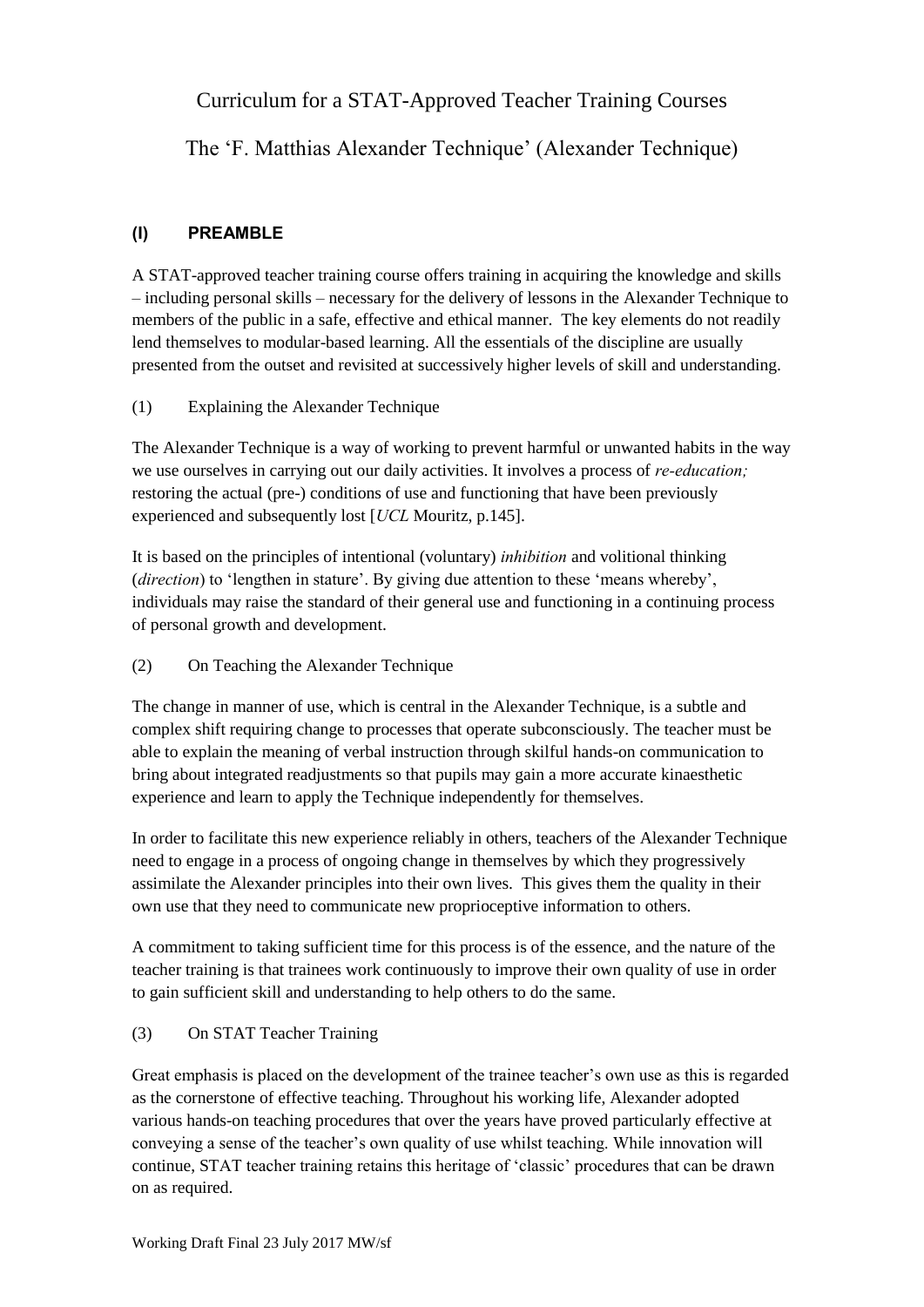# **(II) OVERALL AIM OF THE COURSE**

The aim of the course is to produce competent teachers of the Alexander Technique who:

- (1) embody the principles of the Alexander Technique in their teaching and in their own lives;
- (2) have the necessary skills, understanding, standard of use and confidence to be able to teach others how to put the Alexander Technique into practice in their daily life.

The course offers an intensive, practical exploration into the understanding and application of the principles of the Alexander Technique outlined in F.M. Alexander's four books. It is structured to engage the trainee in a process of personal growth; to improve the quality of their own manner of use (i.e. look after themselves) and to refine skills necessary to teach the Alexander Technique to others.

## **(III) CORE PRINCIPLES**

The Core Principles define the Alexander Technique. (See Appendix 1 for Glossary)

- 1) Manner of use affects quality of functioning
- 2) The individual functions as a psycho-physical unity
- 3) That Thinking affects Use ((Directing, giving Orders or 'projecting messages from the brain to the [physiological] mechanism and in conducting the energy necessary to the use of these mechanisms' *UOS*, p35fn.)
- 4) That practising Inhibition allows time and space for us to become aware of, and prevent, harmful or unwanted Habit patterns
- 5) That our tendency to End-gain is linked with our Habits and obscures the Means-whereby we may attain our ends consciously
- 6) That paying attention to the rebalancing of the neck-head-back relationship (the Primary Control) facilitates a new pattern whereby we may learn to use ourselves with more awareness and less effort
- 7) That our sensory perceptions are likely to be faulty and associated with old habit patterns - they can be enjoyed but are not to be trusted – ever.

Note that this list is not exhaustive but it identifies the key principles that together make the Alexander Technique distinct from other methods, disciplines or approaches to personal health, growth and development.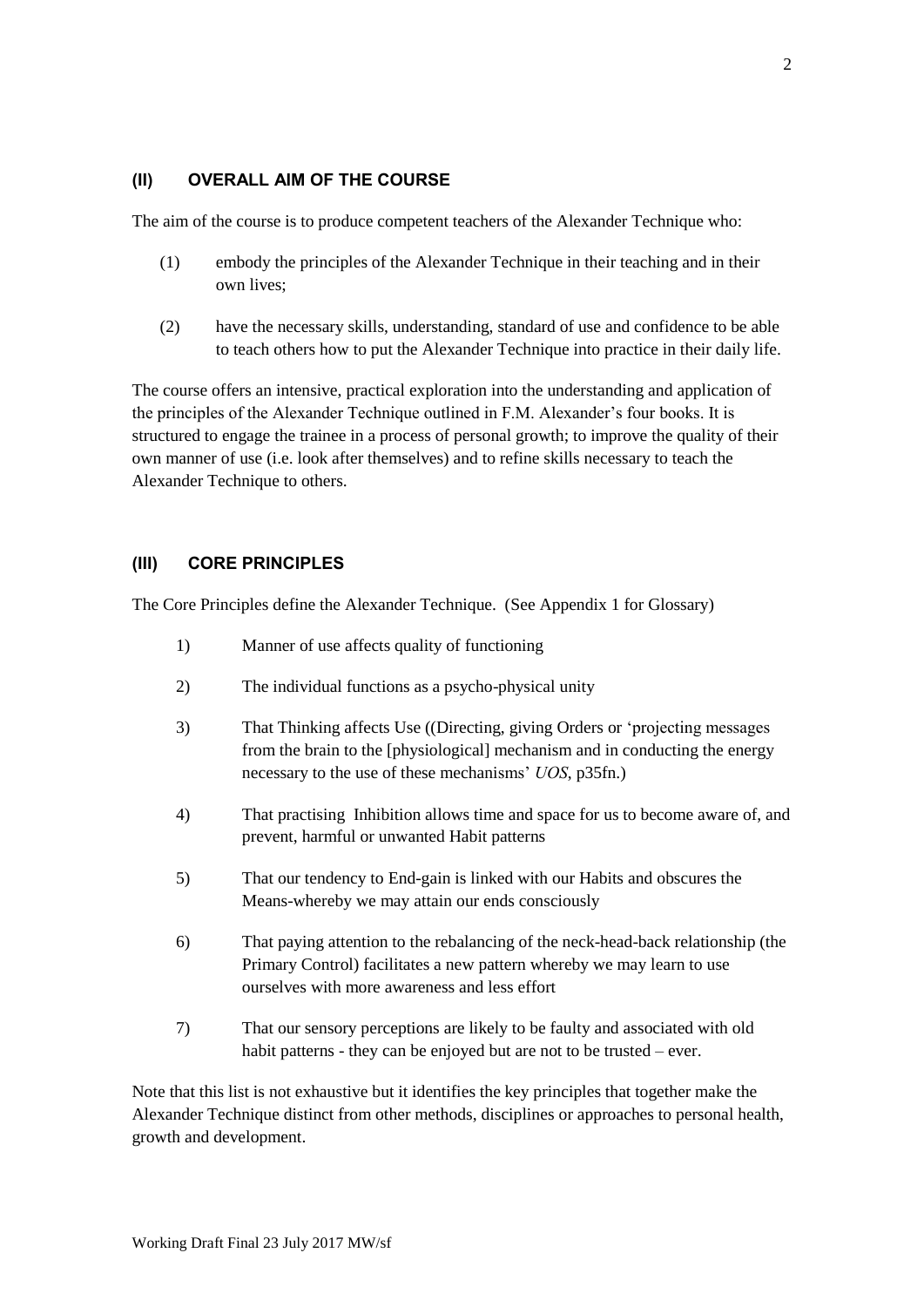The basis of the course teaches how these Principles are put into practice and taught to others. Key terms and concepts are listed in the Glossary in Appendices.

# **(IV) COURSE OUTCOMES**

On completion of the course, graduates should demonstrate an ongoing commitment to continuing personal growth and development through applying the Alexander Technique in daily activities and as a foundation of their teaching skills.

## Skills:

#### *A qualified teacher should be able to:*

- 1) demonstrate a level of use and awareness consistent with embodiment of Alexander Technique principles in his/her own life;
- 2) demonstrate proficiency in the Teaching Skills listed in Appendix III;
- 3) teach using appropriate teaching procedures;
- 4) explore and develop the application of the AT principles in everyday activities.

#### Knowledge:

#### *A qualified teacher should:*

- 1) understand the principles of the Alexander Technique outlined in F M Alexander's four books and be able to explain and demonstrate the seminal concepts and terms;
- 2) demonstrate an overall knowledge of F M Alexander's writings and selected writings from the wider Alexander Technique literature;
- 3) demonstrate a practical knowledge of human anatomy and physiology relevant to the teaching of the Alexander Technique.

#### Teaching Role:

#### *A qualified teacher should be able to:*

- 1) explain the relevance of Alexander lessons with respect to the pupil's expectations, aptitude and ability;
- 2) use each lesson as an opportunity to evaluate the pupil's current state of use and conduct the lesson appropriately in response. Encourage the pupil to maintain a lively interest in exploring the ideas between lessons;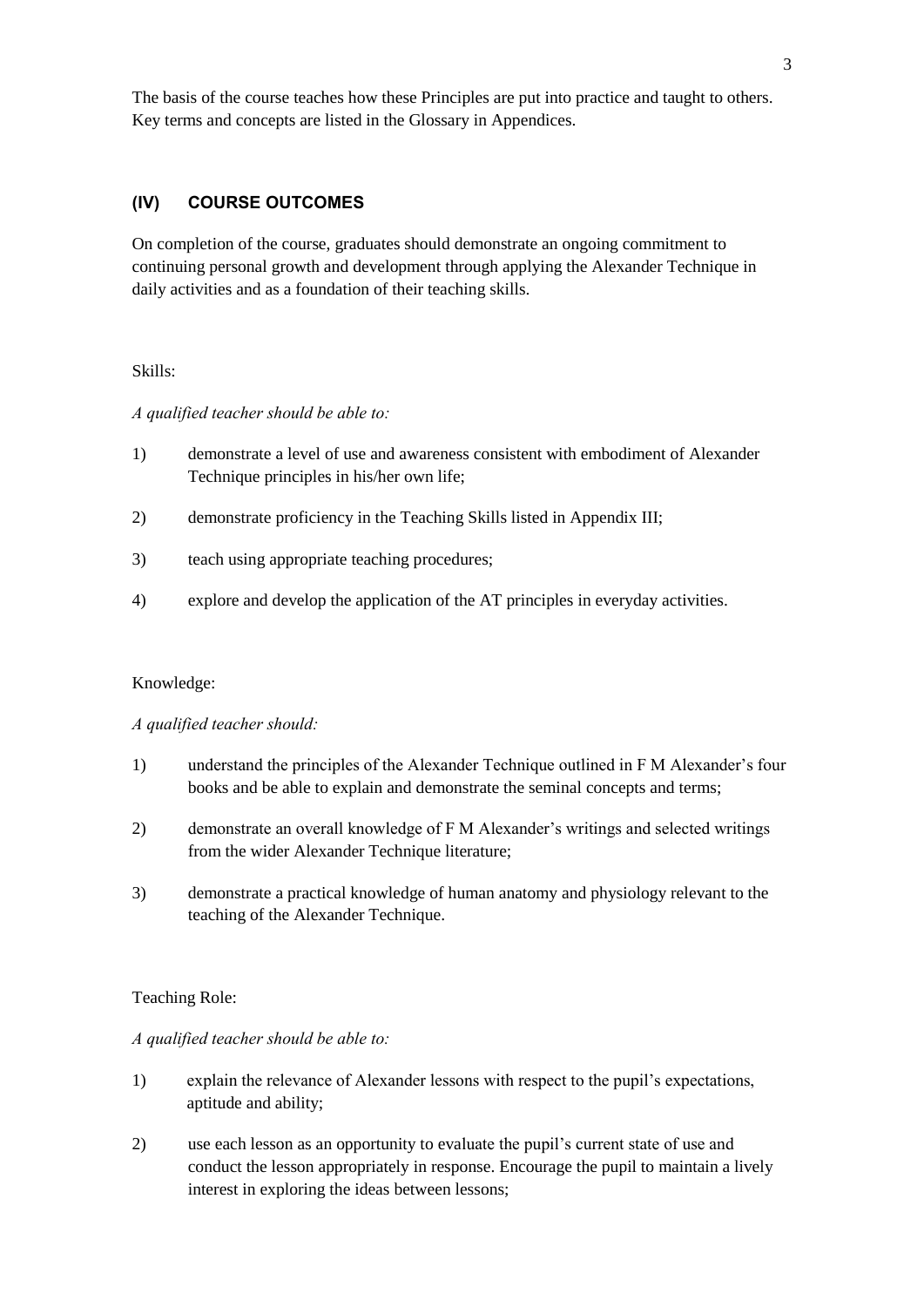- 3) assess the changing use of the pupil, seek regular feedback, discuss progress of lessons with pupil, review and agree on the optimal frequency and number of lessons;
- 4) demonstrate awareness of commonly encountered medical conditions and advise pupils to consult their medical advisor regarding any health concerns they may have; demonstrate awareness of red flag symptoms;
- 5) recognise the scope and limitations of his/her competence and when it is appropriate to refuse to give lessons, seek the help of a colleague, or to refer on to other professionals;
- 6) communicate with empathy and professionalism.

## Practice:

*A qualified teacher should have:*

- 1) experience of teaching members of the public;
- 2) knowledge of how to give introductory talks, workshops and group lessons;
- 3) clear guidelines for setting up and running a teaching practice;
- 4) an understanding of, and undertaken to comply with the Code of Professional Conduct and Professional Competence and other STAT policies.

# **(V) ASSESSMENT [Currently under review]**

Continuous assessment by Head of Training and other teachers.

Assessment is made on the basis of the trainees' ongoing assimilation of the work. This will be evidenced by the improving standard of their own use and their improving ability to teach in a variety of appropriate and effective ways, including hands-on.

Heads of Training are encouraged to involve individuals who are external to the course in the assessment of their trainees as this provides fresh perspectives on the work and is a means of sharing good practice across schools.

STAT Council provides for an experienced and qualified Moderator to visit each school to discuss the progress of the student with the Head of Training and student.

All trainees are moderated in their sixth and ninth terms:

The sixth term moderation focuses on the trainee's ability to work on himself/ herself while putting hands on a pupil whilst the ninth term moderation focuses on the trainee's ability to give a lesson.

Graduates will be awarded a STAT Certificate and membership of STAT.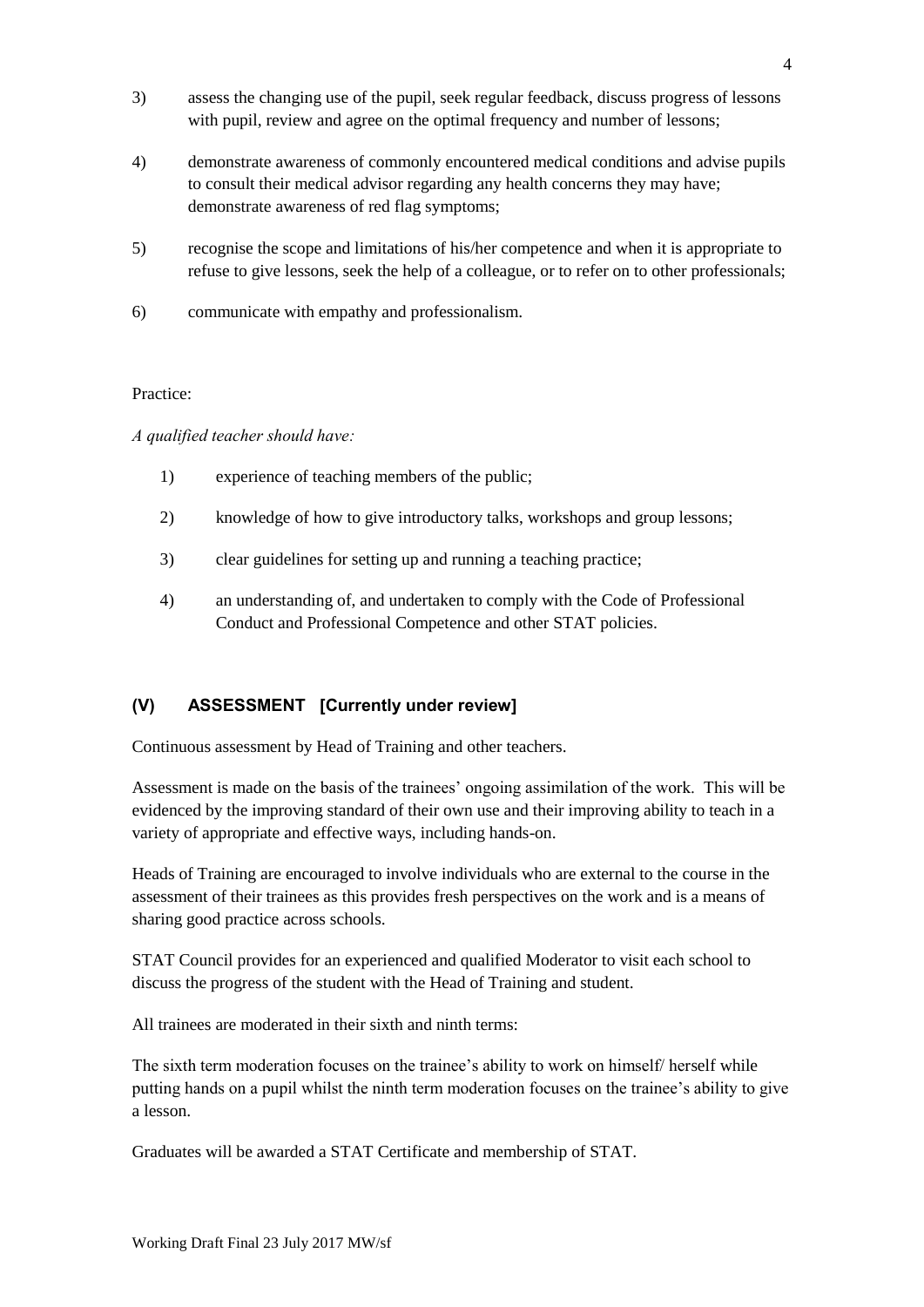## **(VI) COURSE STRUCTURE [Currently under review.]**

- at least three years
- minimum 1600 class hours

Each school is free to choose whether to run its classes over 4 or 5 days in each week.

Training weeks will be between 12 and 20 hours of classes with each day consisting between 3 and 4 hours of classes.

Class hours are apportioned 80–20% between practical and theoretical components, consistent over the three years of study.

Notional study outside of class [e.g.'s reading, preparing written assignments and class presentations, reflective diary, application of AT to daily life] to be equivalent to 800 hours over not less than 3 years, bringing notional learning time to a minimum of 2400 hours [or requirement for the appropriate accredited rating in higher education].

## **(VII) ENTRY CRITERIA**

Each school will have its own application process. Selection is based on an aptitude for learning the AT, an interest in growth and development through applying the principles of the AT and possessing the necessary social [interpersonal] skills. These attributes are demonstrated through the application form and at interview which may include a consultation lesson.

STAT recommends that applicants are aged 20 years or over, (school leavers not normally accepted) and that they will be expected to have studied the AT and had sufficient lessons (recommended 30 lessons) to appreciate the amount of time and commitment necessary for training. These criteria may be varied at the Head of Training's discretion.

…………………………………..................................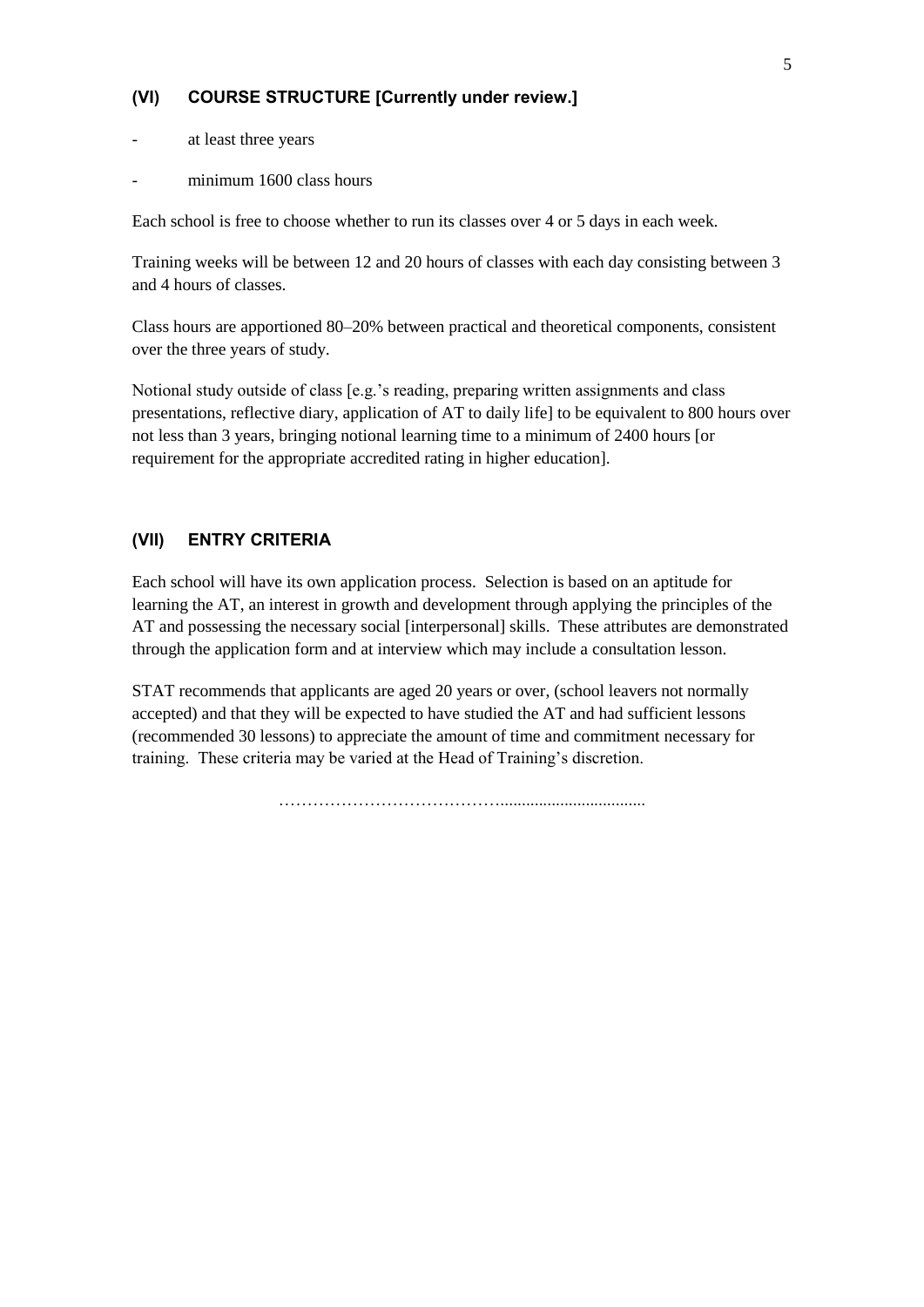## **APPENDIX I**

#### Glossary of Terms

## TO BE WORKED ON.

The following terms and concepts are basic to an understanding of the literature on the Alexander Technique

- · Inhibition
- · Direction
- · Primary Control
- · Faulty Sensory Appreciation
- · Non-Doing
- · Withholding (inhibitory) and Giving ('volitionary') Consent
- · 'Thinking in Activity'
- · Psychophysical Unity
- · Manner of Use
- · Good Use
- · Misuse/Poor Use
- · General Functioning
- · End-gaining
- · Means-whereby
- · Positions of Mechanical Advantage
- · Antagonistic Muscular Action

……………………………………………………………………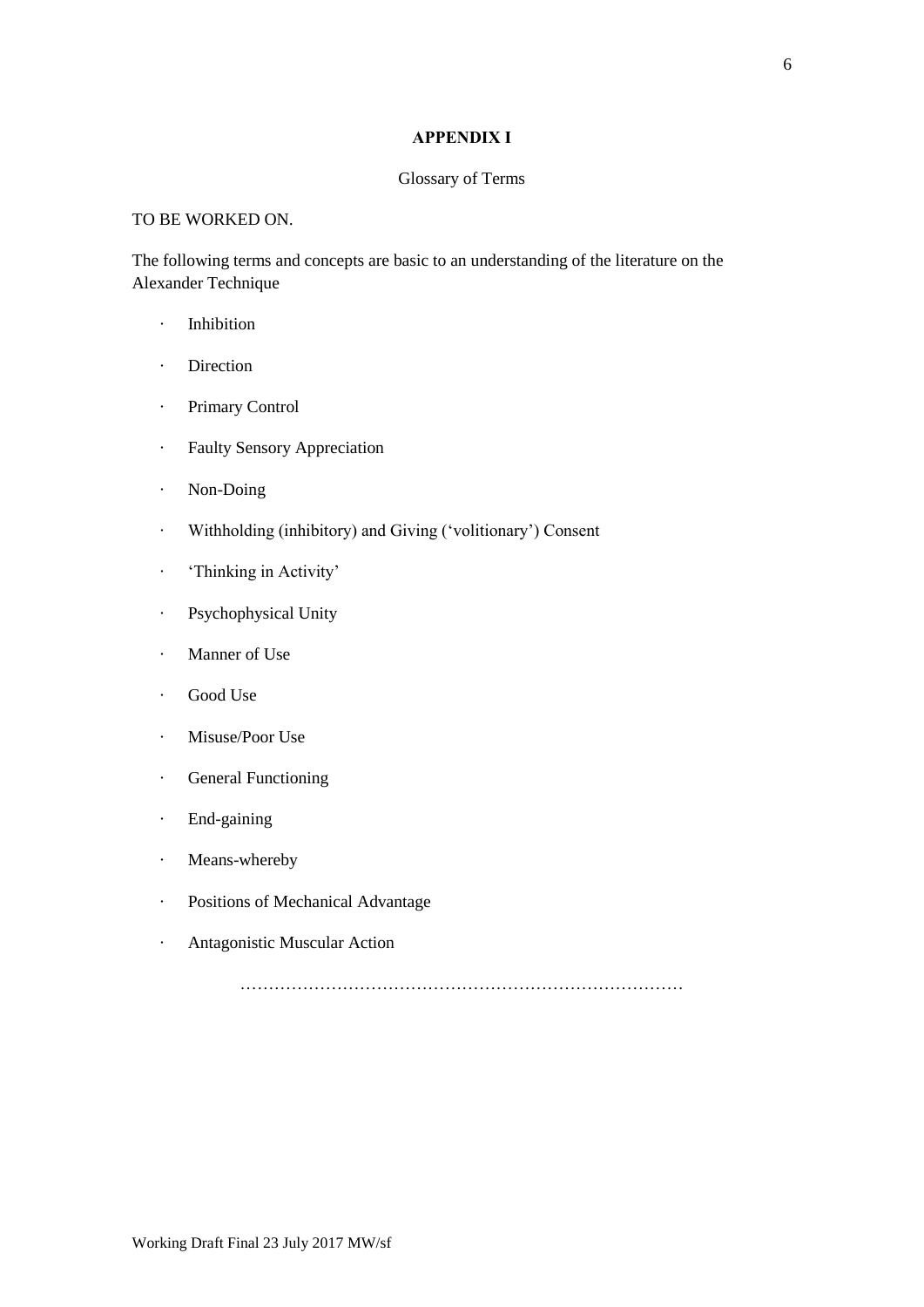### **APPENDIX II**

#### Guidelines - elements of the course

## (1) **Core Principles**

An in-depth study, both practical and theoretical, of the principles which define the Alexander Technique. (See Appendix I for Glossary of Terms).

## (**2)** Trainee's Own Use

- Working to the 'Alexander principles' and applying the Technique in special procedures and familiar activities for continuing improvement in the trainee's own use and awareness.
- Continuous application of AT principles within the context of the course activities as well as in their own lives beyond the course classes.

#### **(3) Teaching Skills**

- (1) Developing a sensitive and skilful use of the hands in order to:
	- listen and guide:
	- communicate a quality of use;
	- impart reliable experience of inhibition and direction;
	- convey experiential understanding of the primary control.
- (2) Observing/Effecting Change by:
	- developing comprehensive observational skills (visual, aural, tactile and otherwise) to evaluate the changing state of a pupil;
	- selecting from a repertoire of teaching skills the most appropriate for a pupil's stage of understanding and ability;
	- developing ability to work towards a well-co-ordinated neck/head/back relationship in the pupil in order to restore proper working of primary control.
- (3) Ability to fulfil the teaching role:
	- bringing a pupil to the stage where he/she is able to continue the work of applying the principles of the Alexander Technique independently.
- (4) Proficiency in the primary teaching skill:
	- instructing a pupil how to inhibit immediate reaction to a stimulus and how to direct the primary control of their use in order to effect positive change.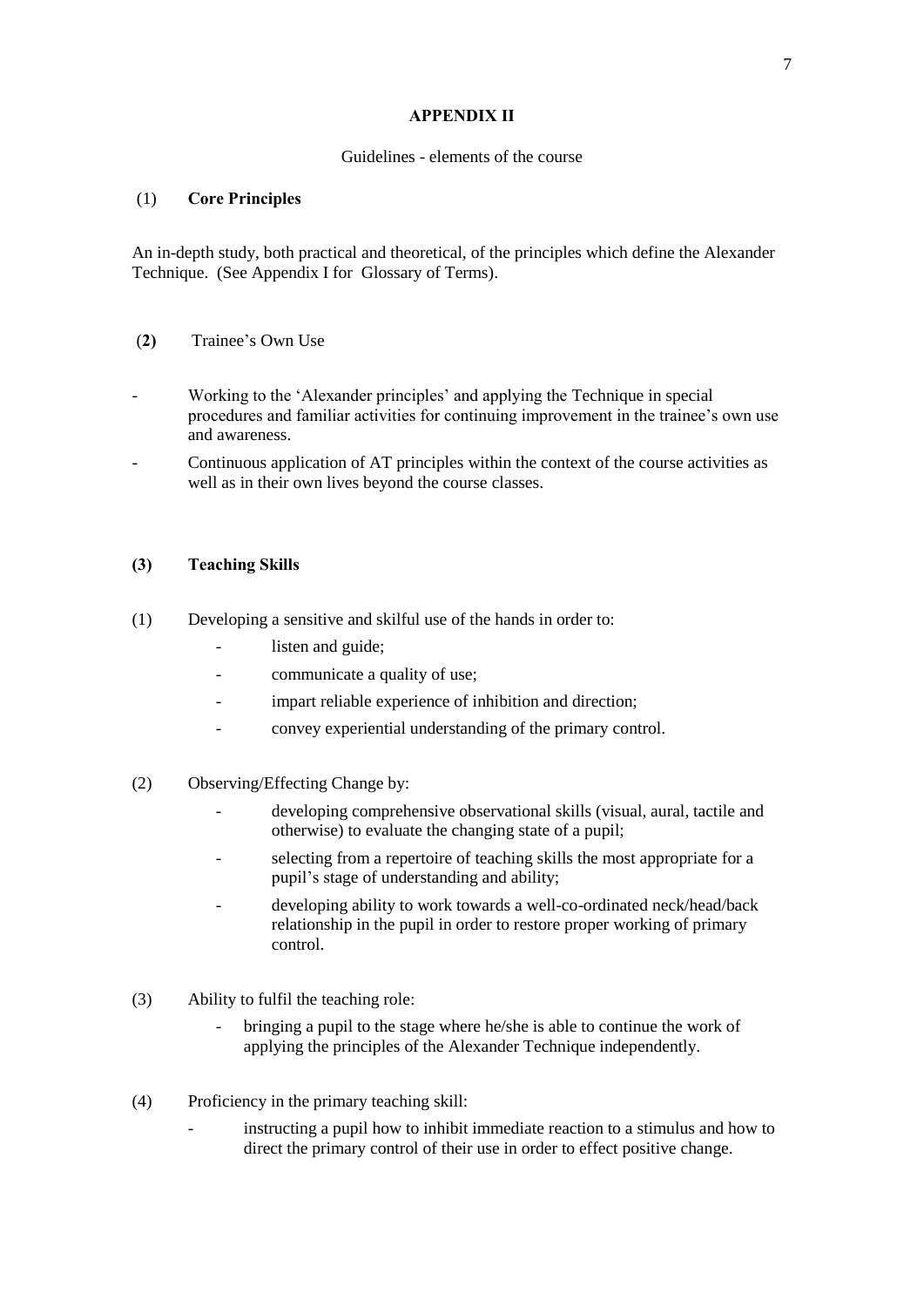This is supported by the following processes:

- Identifying a pupil's habitual patterns of use being able to detect a pupil's particular idiosyncrasies in the way they use themselves, and determining in what way these patterns of use are interfering with the primary neck/head/back relationship.
- Refining a pupil's awareness in action; being able to teach a pupil how to be "present", mindful of non-doing and of maintaining directions while staying attentive to the activity in process.
- Re-educating a pupil's kinaesthetic awareness being able to impart new proprioceptive experiences to a pupil which give accurate sensory meaning to the directions being learned.
- **-** Teaching a pupil how to utilise the directive power of his/her thinking to guide and control manner of use

## **(4) Classical Procedures**

Certain teaching procedures employed by FM Alexander and first-generation teachers have through practice proved to have a useful role in teaching the Technique. They involve what Alexander referred to as "positions of mechanical advantage" (see glossary).

Practical work should explore how we move, work, think, breathe and have our being according to the above Principles, with the Head of Trainings devising actions, activities and all manner of ways and means of making these principles manifest, through the practice of linking verbal instruction with precise and meaningful hands-on experience. It is important to stress the necessity for continuous, on-going work on oneself, both for teachers and students.

The following list is for illustrative purposes only:

- (i) Chair work
- (ii) Table work
- (iii) Monkey
- (iv) Hands on back of chair
- (v) Whispered 'Ah'
- (vi) Walking
- (vii) Lunge
- (viii) Wall work
- (ix) Squatting
- $(x)$  Going up on the toes
- (xi) Moving forwards and backwards from the hips while sitting

#### **(5) Application Work**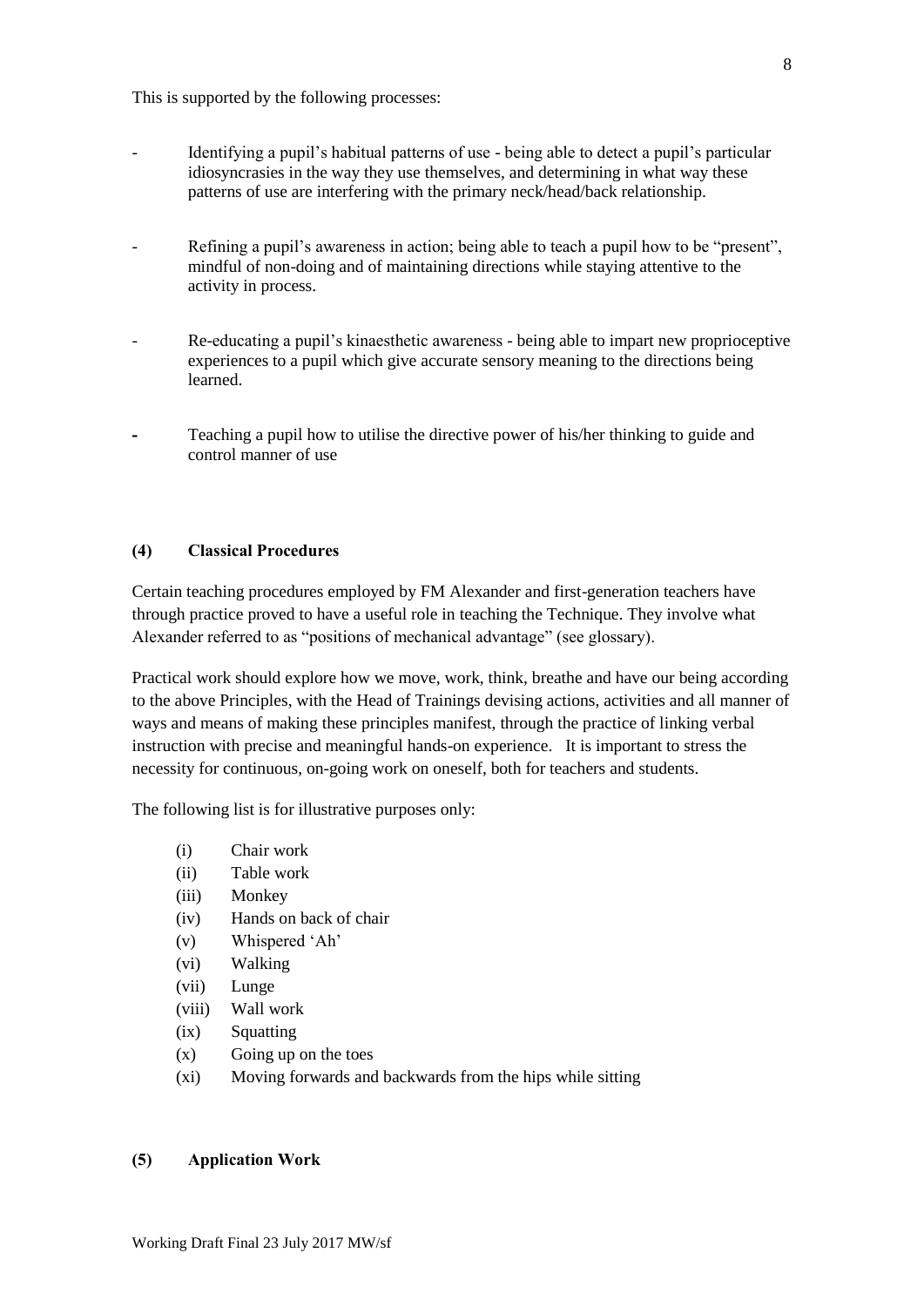Consolidating the work on the self through the practice of applying the AT principles to familiar, everyday activities, either individually, or working in pairs or in small groups.

## **(6) Teaching and Learning Methods (at the discretion of the Head of Training)**

- daily one-to-one turns (mini-lessons). Consistent and regular practical work is a crucial requirement of the course
- daily led discussion/lecture
- daily directed activities
- regular and frequent teaching practice/learning in small groups
- study in various formats (talks, self-study, discussion groups)
- keeping a written reflective learning diary
- written assignments
- presentations
- supervised teaching in third year.

## **(7) Study of Alexander's books and other writings**

Understanding the theory, philosophy, principles, practical application and teaching of the Technique through the reading and study of Alexander's writings, in particular his four books; and supplementary reading of relevant publications such as:

- · publications by those who trained with FM, i.e. Marjory Barlow, Wilfred Barlow, Goddard Binkley, Walter Carrington, , Patrick Macdonald, George Trevelyan, Lulie Westfeldt; and with AR, i.e. Frank Pierce Jones;
- · publications on the history of the Technique, the life of Alexander, accounts from his pupils;
- · contemporary works written by Alexander Technique teachers selection according to choice by Head of Training.

## **(8) Anatomy and Physiology**

(i) A study of structural, surface and functional (applied) anatomy and physiology sufficient to provide a working knowledge of the functioning of the human body in relation to movement and behaviour, and to include breathing and vocal mechanisms;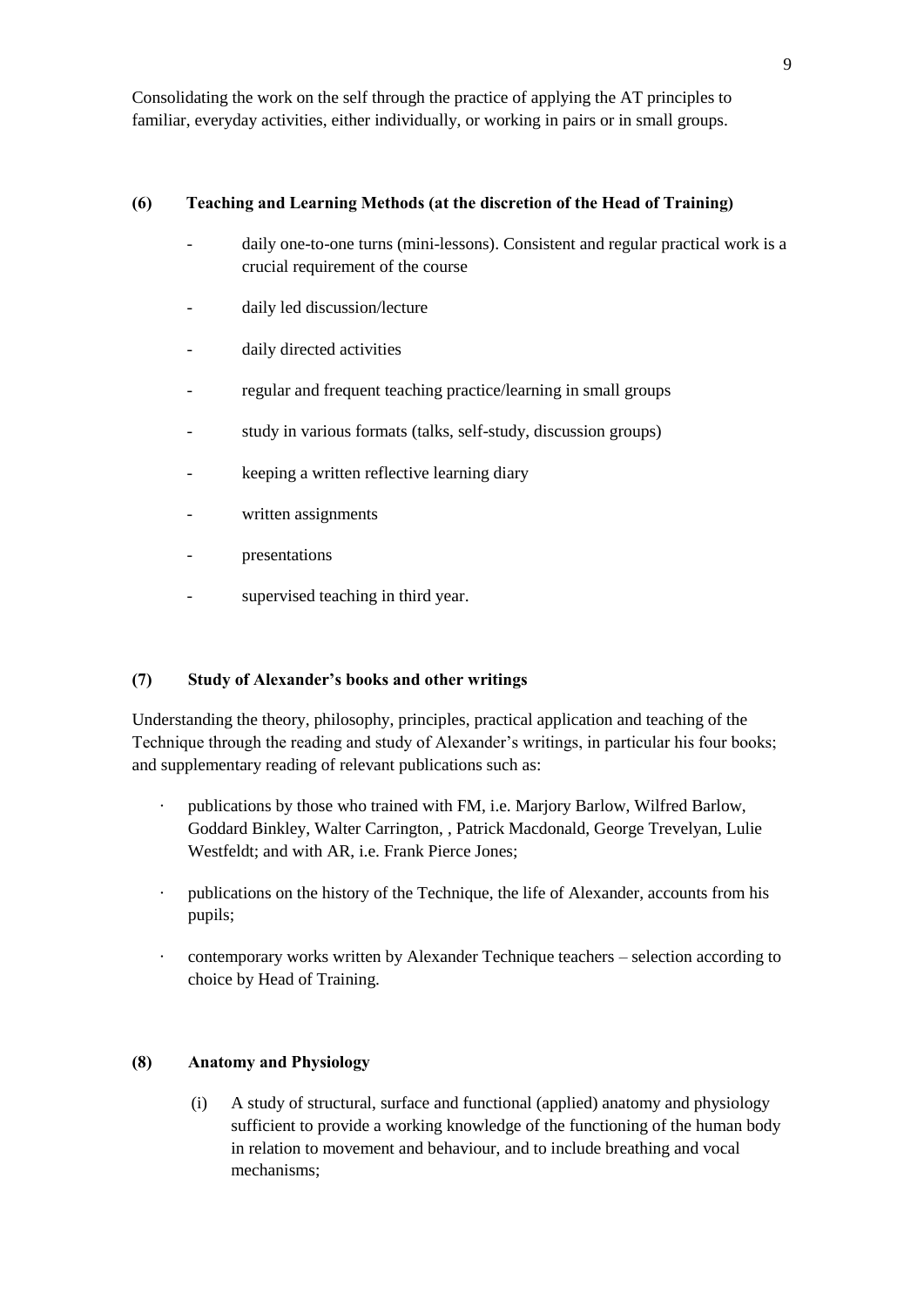- (ii) An awareness of common medical conditions which are likely to be encountered and advice regarding teaching approach;
- (iii) Awareness of red flag symptoms.

## **(9) Teaching Experience**

- (i) Experience in third year of training of giving one-to-one lessons to members of the public under insurance approved supervision.
- (ii) How to conduct the following:
	- a first lesson
	- an introductory workshop
	- an introductory talk
	- a group lesson.

## **(10) Professionalism and Ethics**

- Knowledge and compliance with STAT's Code of Professional Conduct and Professional Competence and its policies relating to good practice.
- Understanding that the Technique is essentially a method for prevention of habitual misuse patterns.
- Knowing to advise prospective pupils with existing medical conditions to consult their medical adviser about health concerns.
- Knowing the scope and limitations of one's competence; when it is appropriate to refuse to give lessons or to refer on to other professionals.
- Being clear that AT teachers are not trained to diagnose nor to treat specific medical conditions and that their role is essentially an educational one.

## **(11) Setting up and Running a Practice [Possible 'STAT module']**

Recommendations and provision of links to website literature in relation to:

- Setting up a practice  $-i.e.$  premises, public liability and professional indemnity insurance, health and safety, marketing and publicity, compliance with regulatory guidance;
- Running a practice i.e. practice administration, financial management, risk assessment, knowledge of procedures relating to consent, confidentiality, record keeping.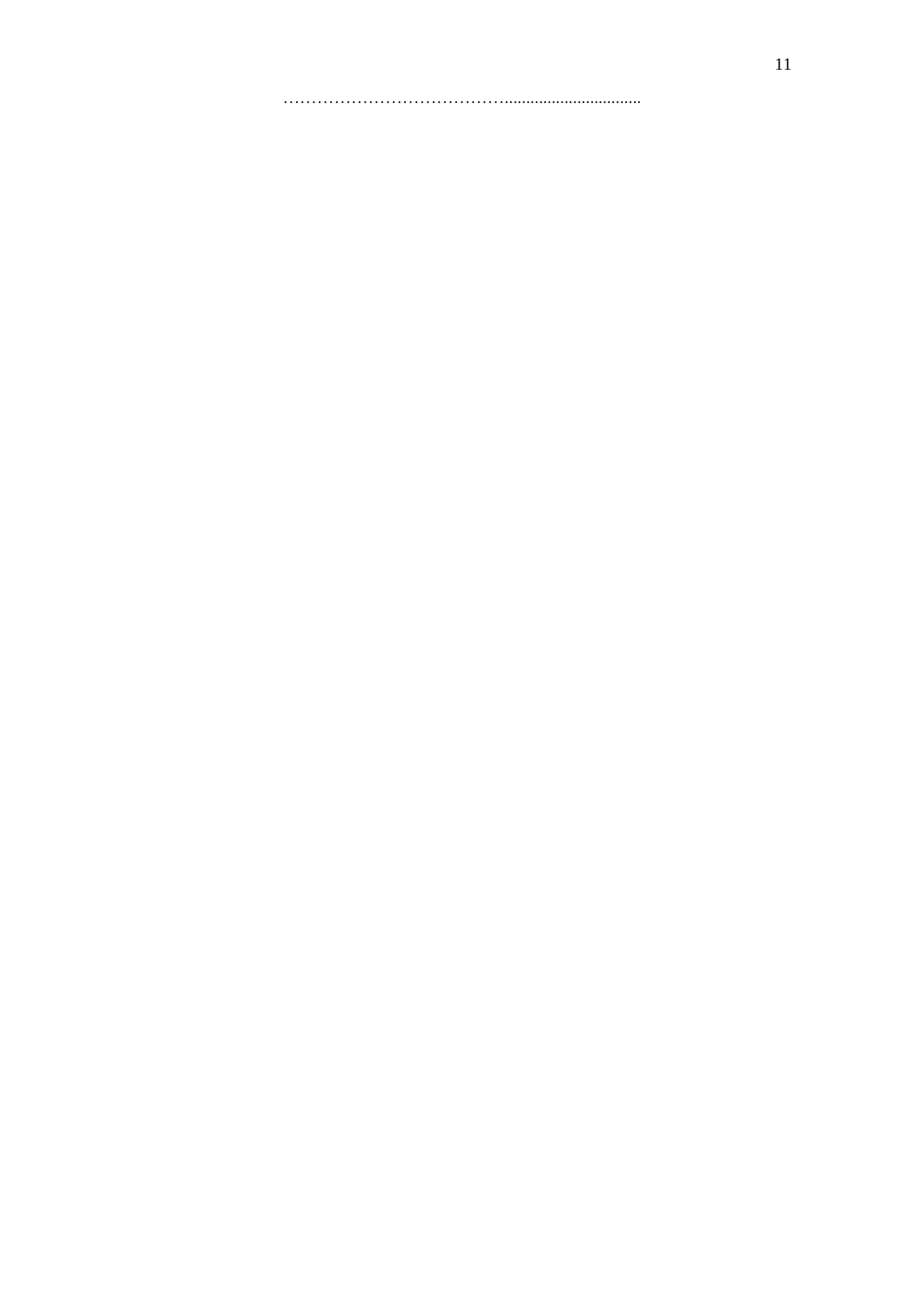#### **APPENDIX III**

#### Detailed Teaching Skills (to add reference to ATVSG document)

#### **A. Own use**

#### *The teacher should be able to:*

- (i) Develop own use and attend to it so that it continues as a reliable foundation for teaching and helping others.
- (ii) Be aware of stimuli to act from the external environment and from the self.
- (iii) Inhibit the immediate response at the moment when a stimulus to act or react is received.
- (iv) (While refusing to react), give the primary directions to allow the neck to be free in order to let the head released 'forward and upward', the back to lengthen and widen and the knees to go forward and away.
- (v) Recognise the essential nature of primary directions and that the directions flow into each other continuously.
- (vi) (In order to carry out the intended action), maintain primary directions throughout the desired act, or to stop and reconsider, making a conscious decision to abandon the end, or carry on to complete the original end or choose some other objective.
- (vii) Maintain primary directions in stillness and during the initiation of thoughts leading to movement and during movement.
- (viii) Maintain primary directions while communicating vocally, visually and through hand contact.
- (ix) Exhibit the manifestation of primary directions 'all at once, one after the other' through:
	- resilient elastic supportive muscle tonus,
	- · vocal resonance,
	- visual alertness,
	- · spatial awareness,
	- deftness of touch,
	- · continuous self-observation.
- (x) Appreciate and establish psychophysical calm and that attitude of mind necessary for employing the Alexander Technique, ( i.e. an attitude of open, quiet observation of self and surroundings avoiding irrelevant emotional involvement and minimal attachment to opinions or outcomes).
- (xi) Recognise and let go of continued self-imposed (additional) voluntary muscular activity within the supporting musculature.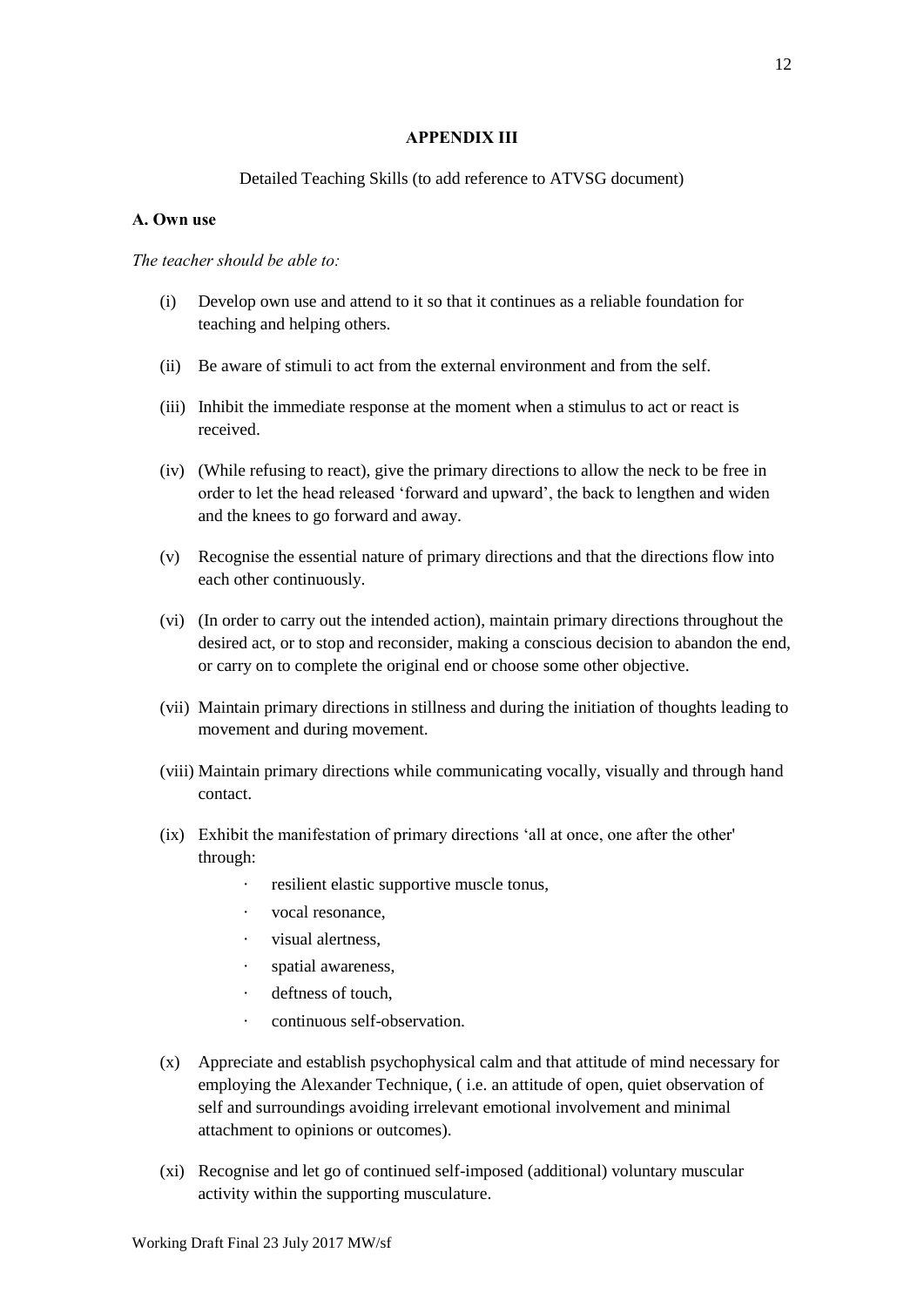- (xii) Attend to central and peripheral fields of vision.
- (xiii) Employ inhibition and direction successfully in situations of gradually increasing challenge, in stillness, during the initiation of thoughts leading to movement and during movement in a variety of activities, and in combinations of activities.
- (xiv) Maintain directions during voice and vocal production such as in speaking, reading aloud, conversation, reciting.
- (xv) Attend to the dynamic poise of the head and neck in relation to the rest of the body and demonstrate freedom from and reduction in inappropriate, self-imposed tension in the neck muscles.

## **B. Visual observation skills**

*The teacher should be able to:*

- (i) Attend to input from the central and peripheral fields of vision.
- (ii) Observe the pupil's use unobtrusively, either directly or by the use of mirrors, without disconcerting the pupil.
- (iii) Observe his/her own use, directly or by the use of mirrors, without disconcerting the pupil.
- (iv) Integrate visual input with input from other senses.

## **C. Listening skills**

*The teacher should be able to:*

- (i) Observe and recognise a variety of sound indicators of a pupil's manner of use and quality of functioning (including: joint clicks, coughs, breathing, vocal resonance/volume/tone - in fact, everything about the pupil that can be heard).
- (ii) Listen to the pupil's own story: the content and the manner in which it is told.
- (iii) Observe (by listening), and recognise in what a pupil says and does, sounds that can indicate an end-gaining attitude (e.g. inappropriate speed or effort, fear, anxiety, anticipation and over-eagerness).
- (iv) Listen with interest and empathy to what a pupil says, and what he/she does not say, without being reactive.
- (v) Develop the ability to inhibit ones own reactions to stimuli of an increasing range and intensity in order to be able to remain open and 'on receive' (receptive).
- (vi) Communicate the quality of ones thinking, attention and use through personal interactions, including listening (auditory) skills.
- (vii) Employ listening skills in order to foster good rapport and clarity in communication with the pupil.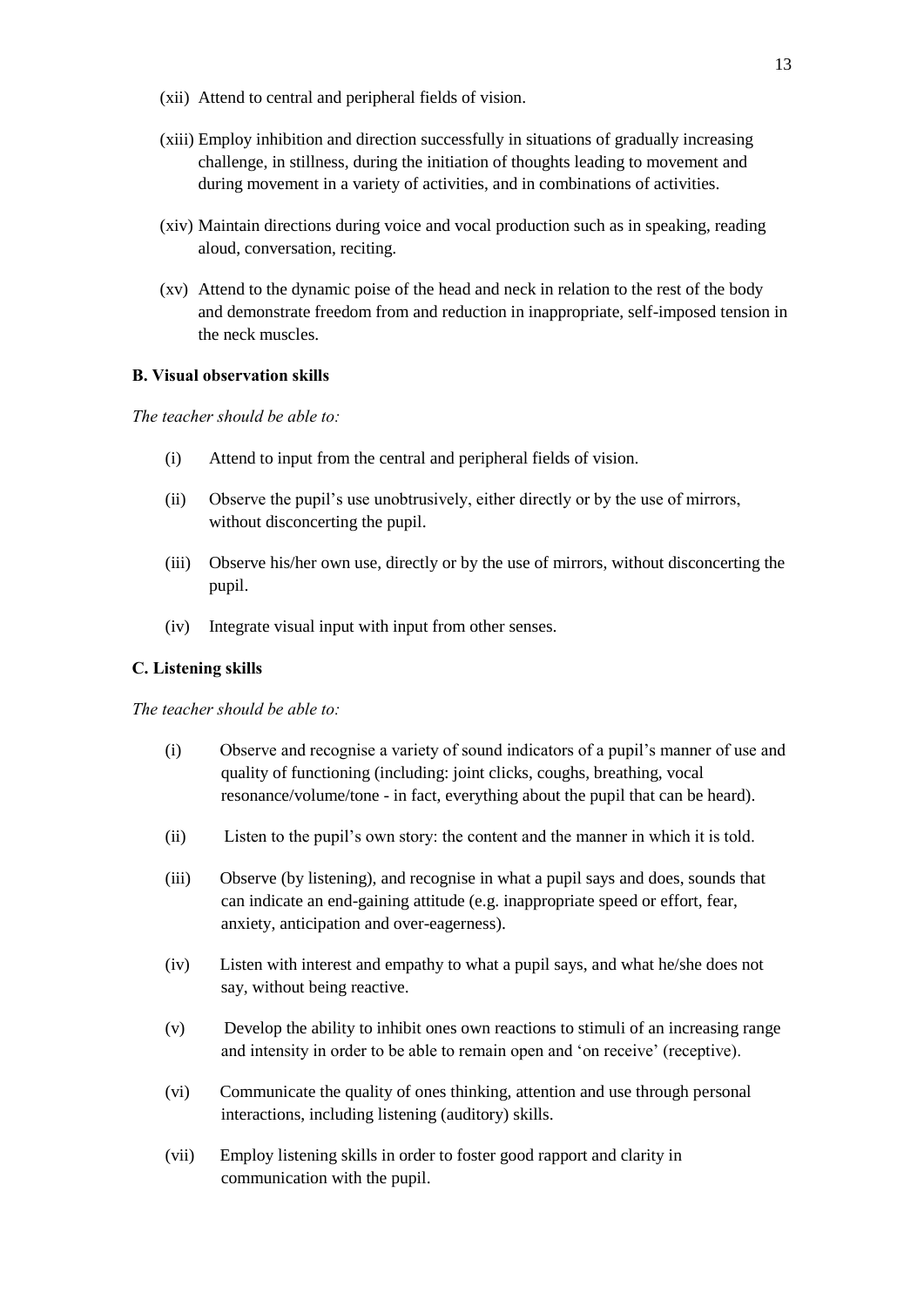- (viii) Attend to external and his/her own internal stimuli whilst teaching, and develop a capacity for withholding consent to react to these stimuli solely on the basis of preconceived ideas or habits of thought and action.
- (ix) Attend to his/her own quality of thinking and feelings, and recognise when endgaining, mind-wandering, concentrating or relaxing etc. tend to intrude and detract from the quality of attention given to a pupil.
- (x) Remain open to the flow of interaction with a pupil and respond appropriately by drawing on a wide range of possibilities at one's disposal.
- (xi) Allow pupils the opportunity to express themselves (verbally, through their manner of use, structure, functioning etc.).
- (xii) (Through his/her quality of attention), create a climate that promotes learning: safe, unconditional, and empathetic.

## **D. Hands-on skills**

#### *The teacher should be able to:*

- (i) Make specialised hand contact with pupil, directly and through clothing, and so attend to changing conditions within the pupil, and the direction of change.
- (ii) Make and maintain a steady, supple ('non-doing') contact with the pupil that is open, responsive and receptive.
- (iii) Maintain independence of balance, i.e. not lean on the pupil.
- (iv) Maintain own use and clarity of thought without creating a barrier between him/herself and the pupil.
- (v) Attend to sensory input arising from the specialised hand contact, and so observe changing muscle tone, focus of attention, intention, attitude, presence, anxiety, balance, understanding and quality of use of the pupil.
- (vi) Recognise and interpret the changing sensory input, relating it to particular features of the pupil's use.
- (vii) Recognise particular transient patterns of use and offer inferences about causes.
- (viii) Compare sensory input received by the two hands and the relationship between them.
- (ix) Include him or herself and the pupil in the field of attention, directing attention back and forth between the two.
- (x) Guide the pupil through movement, attending to his/her balance without being forceful or controlling and without losing attention to any of the above.